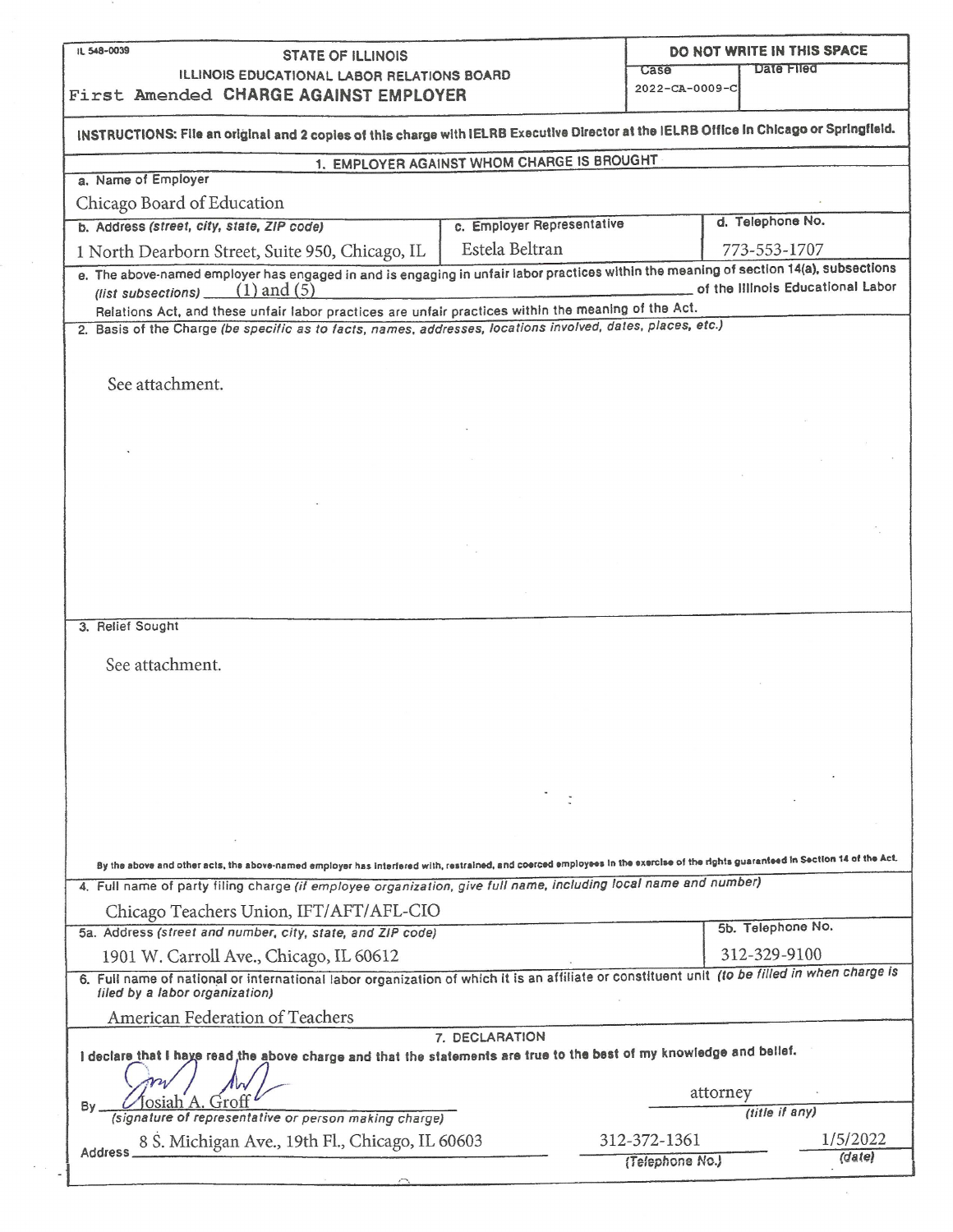### **Attachment to First Amended Unfair Labor Practice Charge Against Employer**

**Employer: Chicago Board of Education**

**Charging Party: Chicago Teachers Union**

**Case No. 2022-CA-0009-C**

**Filed January 5, 2022**

### **2. Basis of the Charge**

## **a. Unilateral Implementation of Changes to Terms and Conditions of Employment in Violation of Section 14(a)(5)**

In February 2021, the Chicago Board of Education ("CBE") and the Chicago Teachers Union ("CTU" or "Union") executed a Memorandum of Agreement for the Resumption of Inperson Instruction in the Chicago Public Schools during the Covid-19 pandemic (hereinafter "the February MOA). The February MOA was effective through August 24, 2021, and covers critical employee and student health and safety subjects, including health and safety protocols in CPS facilities, school building ventilation, Covid-19 testing for employees and students, contact tracing, public health metrics and quarantine protocols governing operational pauses in the event of Covid-19 outbreaks, school building and district-wide health and safety committees, vaccination, employee workplace accommodations and staffing, and school community supports. The February MOA also covers educator scheduling and other working conditions associated with student instruction during the Covid-19 pandemic.

The parties are currently engaged in negotiations for a successor agreement concerning bargaining unit employees' terms and conditions of employment regarding the same issues for the Fall 2021 semester. During the course of negotiations, CBE has proposed to discontinue or diminish a series of the protocols established by the February MOA – including with respect to health and safety protocols, social distancing, public health metrics and quarantine policy, workplace accommodations, and bargaining unit employee staffing and safety. No agreement has been achieved on these and other mandatory bargaining subjects. As of August 24, the parties had not concluded bargaining and were not at impasse in their negotiations.

On August 24, CBE issued a document entitled "Fall Opening: The Parent, Educator and External Partner Guide" (hereinafter, the "CBE Fall Opening Guide"). The CBE Fall Opening Guide unilaterally announced and imposed new terms affecting bargaining unit employees' working conditions and personal safety, including with respect to health protocols, student cohorts, contact tracing, Covid-19 testing, social distancing, quarantine protocols, exceptions to the face covering requirement, and requiring teachers to simultaneously instruct students who are in-person and online. The CBE Fall Opening Guide both modifies terms and conditions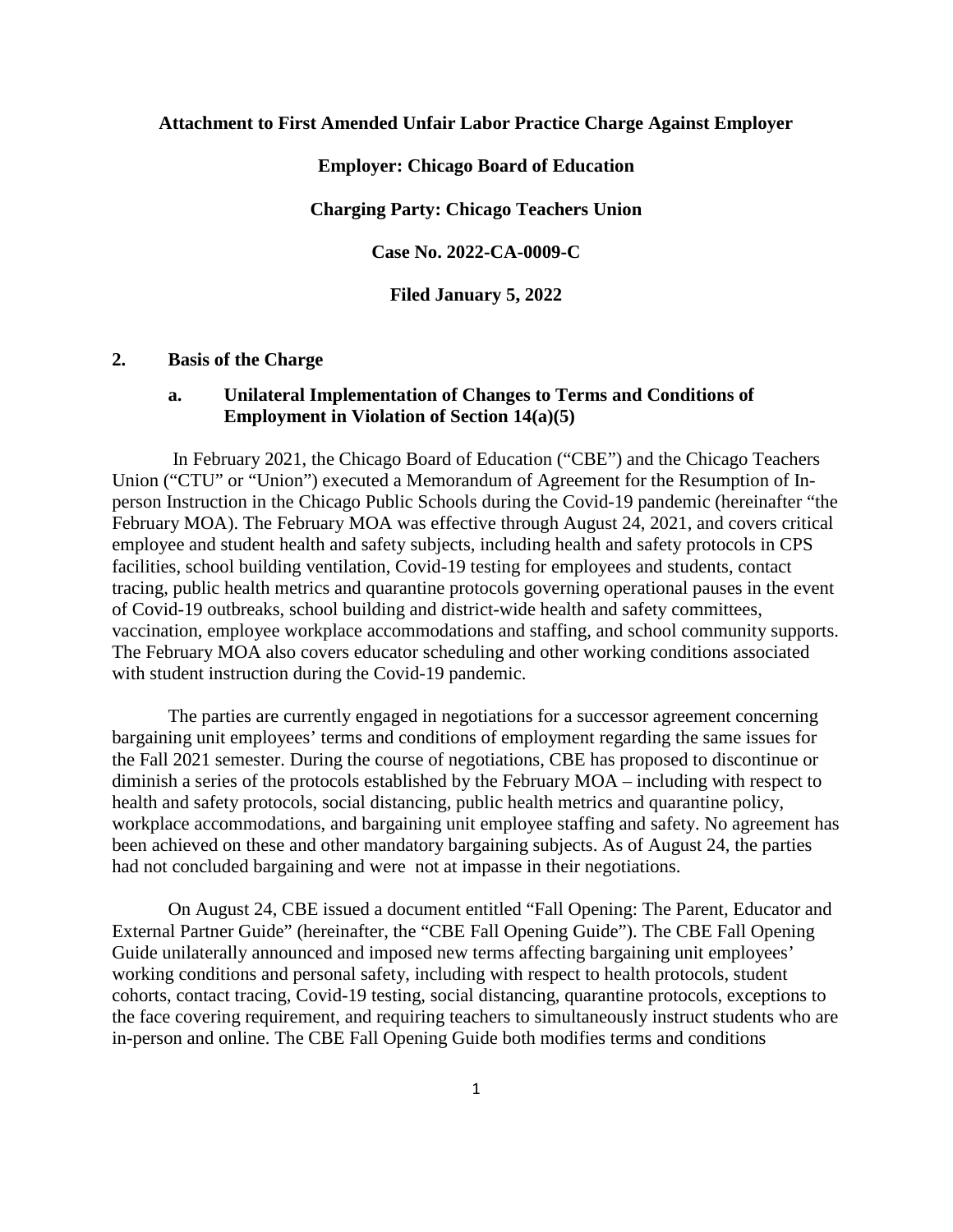concerning mandatory subjects of bargaining in effect when the February MOA expired, and implements new terms and conditions, prior to the conclusion of bargaining.

During the parties August 24, 2021 bargaining session, CBE deliberately refused to inform the Union that it would be releasing the Fall Reopening Guidance within an hour after the bargaining session concluded.

The CBE has further unilaterally announced and imposed other changes in employee terms and conditions without prior notice to, agreement from, or bargaining with the Union.

The CBE has further failed and refused to provide all requested information to the Union necessary for formulating and evaluating proposals and otherwise engage in intelligent bargaining. This failure and/or refusal to provide information is detailed in Case No. 2022-CA-0035.

The CBE has violated Section 14(a)(5) by modifying the terms in effect when the parties' February MOA expired, by unilaterally implementing new terms prior to the conclusion of bargaining a successor MOA, and by failing and refusing to provide requested information.

By the foregoing and other acts, the CBE violated Sections 14(a)(1) and (5) of the Act.

### **b. Lockout in Violation of Sections 14(a)(1), (3), and (5) of the Act.**

On January 4, 2022, a majority of the CTU's members voted in favor of exercising their right to refrain from working in a dangerous workplace and to resume working remotely until the District has implemented an adequate COVID-19 testing program to detect infected individuals during the current surge or until the number of infections subsides below the metrics set forth in the February 24, 2021 MOA commencing January 5, 2022. This resolution is attached as Exhibit A, hereto. Before the workday could begin on January 5, 2022, the CBE cancelled classes, and locked out members of the bargaining unit by preventing them from working remotely This lockout violates Section  $14(a)(1)$ ,  $(a)(3)$ , and  $14(a)(5)$ .

The Act protects the right of employees to individually assert their statutory rights with respect to their wages, hours and other conditions of employment. Teachers and other CBE employees have the right under the Illinois OSH act and its regulations to refuse hazardous work assignments. The lockout of such employees in response to the assertion of their statutory rights violates Section 14(a)(1). The lockout is in support of the CBE's illegal imposition of new terms and conditions of employment and of CBE's other unfair labor practices in violation of Sections  $14(a)(1)$ , (3) and (5) of the IELRA.

The lockout also violates the parties' collective bargaining agreement. Further the District's demand that employees report to work without providing safe and healthy working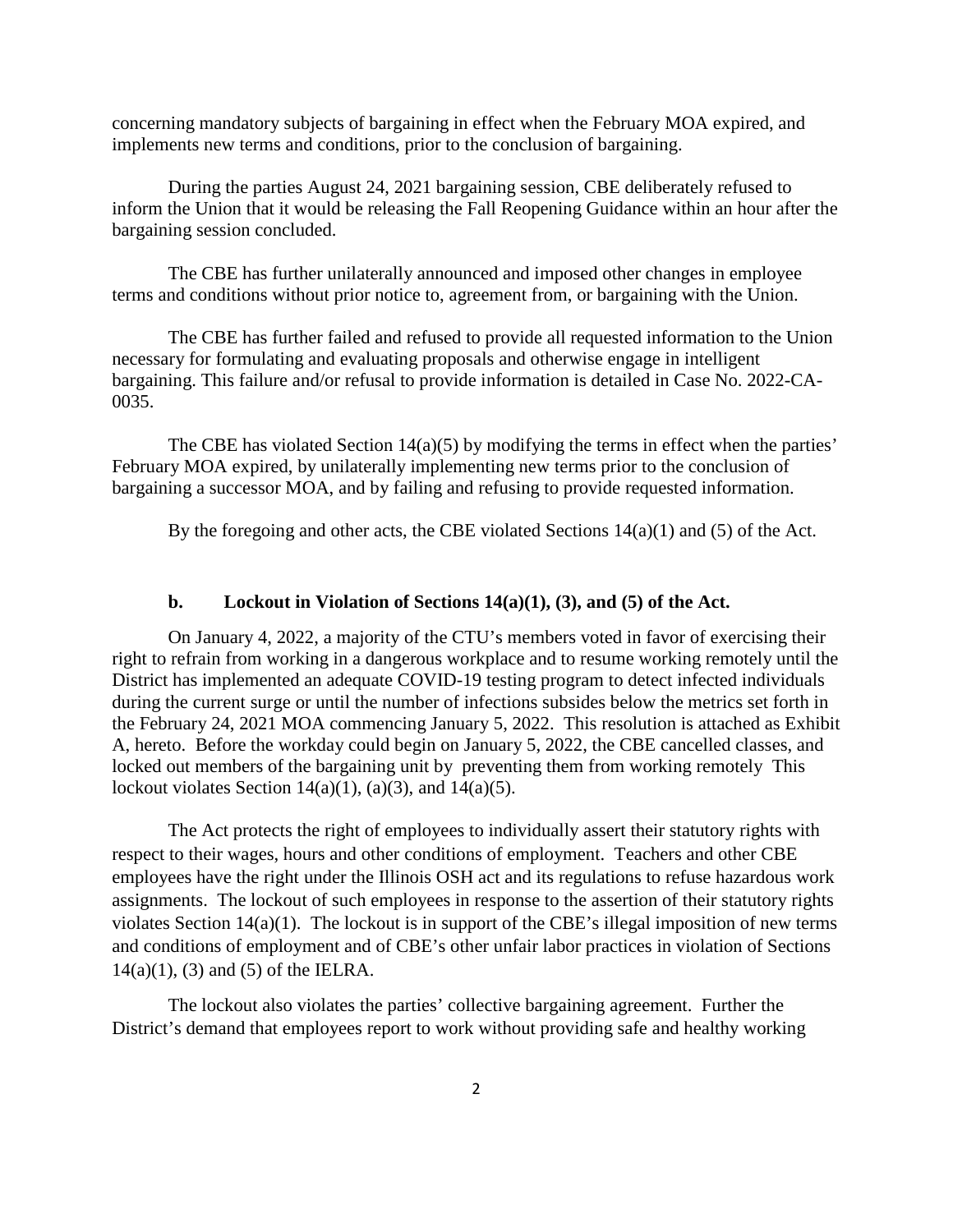conditions constitutes a repudiation of the essential elements of the collective bargaining agreement in violation of Section  $14(a)(1)$  and  $(5)$ .

## **3. Relief Sought**

The IELRB is requested to order the CBE to refrain from unilaterally implementing new terms affecting bargaining unit employees' working conditions and employees' and students' personal safety until bargaining between CBE and CTU over a success MOA has concluded.

The IELRB is requested to order the CBE to honor the statutory right of employees to refrain from working in dangerous conditions and to allow employees to work remotely. It should make employees for any losses they have suffered.

In addition, the IELRB should seek injunctive relief pursuant to Section 16(d) of the Act to require the District to maintain the status quo ante pending a full decision on the merits of these charges.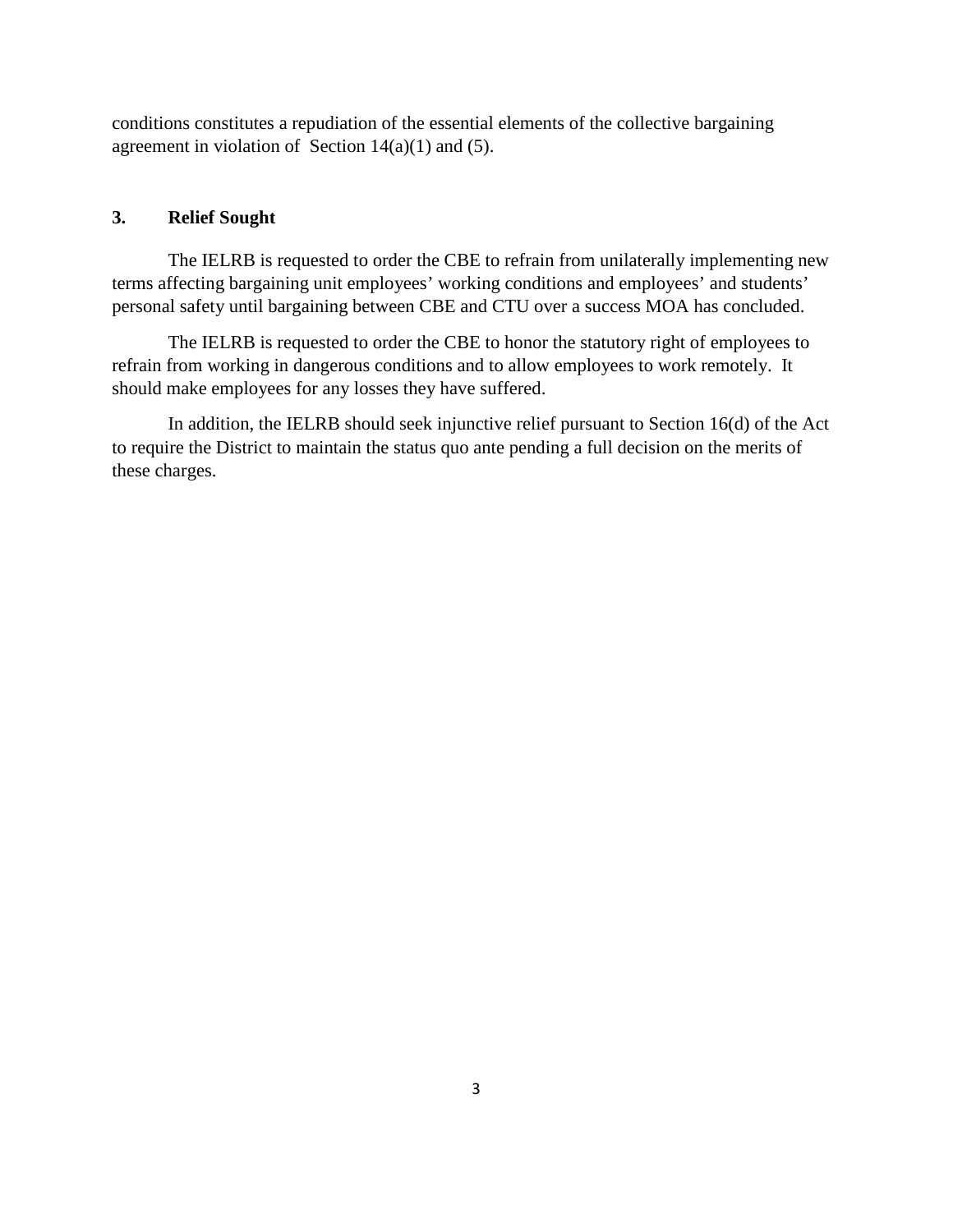

# **HOUSE OF DELEGATES**

# **REMOTE-WORK-ONLY AUTHORIZATION RESOLUTION**

- **WHEREAS** the Chicago Board of Education ("Board") is currently engaged in several serious, ongoing unfair labor practices including, without limitation, those described below;
- **WHEREAS** the Board has unilaterally discontinued numerous health and safety protocols
- required under its February 2021 Memorandum of Agreement for the Resumption of In-Person
- Instruction ("MOA") with Chicago Teachers Union ("Union or CTU") and has refused to
- bargain in good faith toward a successor MOA;
- **WHEREAS** the Board has illegally withheld critical data concerning instances of school-based
- Covid-19 exposure and infection, contact tracing, Covid-19 deaths of Chicago Public Schools
- community members, and school-by-school vaccination rates;
- **WHEREAS** The City of Chicago is currently meeting the public health metric from our
- February 2021 MOA requiring a district-wide 14-day operational pause, included for reference
- below:

| 13 | "Following the resumption of in-person learning under this agreement, CPS shall      |
|----|--------------------------------------------------------------------------------------|
| 14 | pause in-person learning for 14 days and transition fully to remote instruction      |
| 15 | citywide if the Covid-19 test positivity rate (7-day rolling average) in the City of |
| 16 | Chicago meets the following criteria:                                                |

- 1) Rate increases for 7 consecutive days:
- 2) Rate for each of the 7 consecutive days is at least 15% higher than the rate one week prior; and
- 21 3) Rate on the  $7<sup>th</sup>$  day is 10% or greater.
- CPS shall resume in-person learning when the 14-day pause expires, or when the criteria for pausing in-person learning are no longer met, whichever is later."
- **WHEREAS** as of January 3, 2022, the City of Chicago is reporting 4,591 new Covid-19 cases per day, with approximately 600 children testing positive every day. The citywide positivity rate is 23.6% -- 74% higher than the rate the week prior. 88% of intensive care unit beds in Chicago
- hospitals are occupied and the City is reporting 110 new Covid-19 hospitalizations per day;
- 
- **WHEREAS** the current surge in Covid-19 cases is being driven by the Omicron variant, which
- is highly contagious and believed to multiply 70 times faster than the Delta variant. While vaccination still provides strong protection against severe illness and death from Omicron, even
- fully vaccinated people are much more prone to contract and transmit Omicron than they were
- with previous strains of the virus;
- **WHEREAS** only 51% of 12-17 year-olds in CPS are fully-vaccinated, only 12% of 5-11 year-
- olds are fully-vaccinated. CPS Pre-K students under 5-years-old are not yet eligible to be
- vaccinated;

-OVER-

## **EXHIBIT A**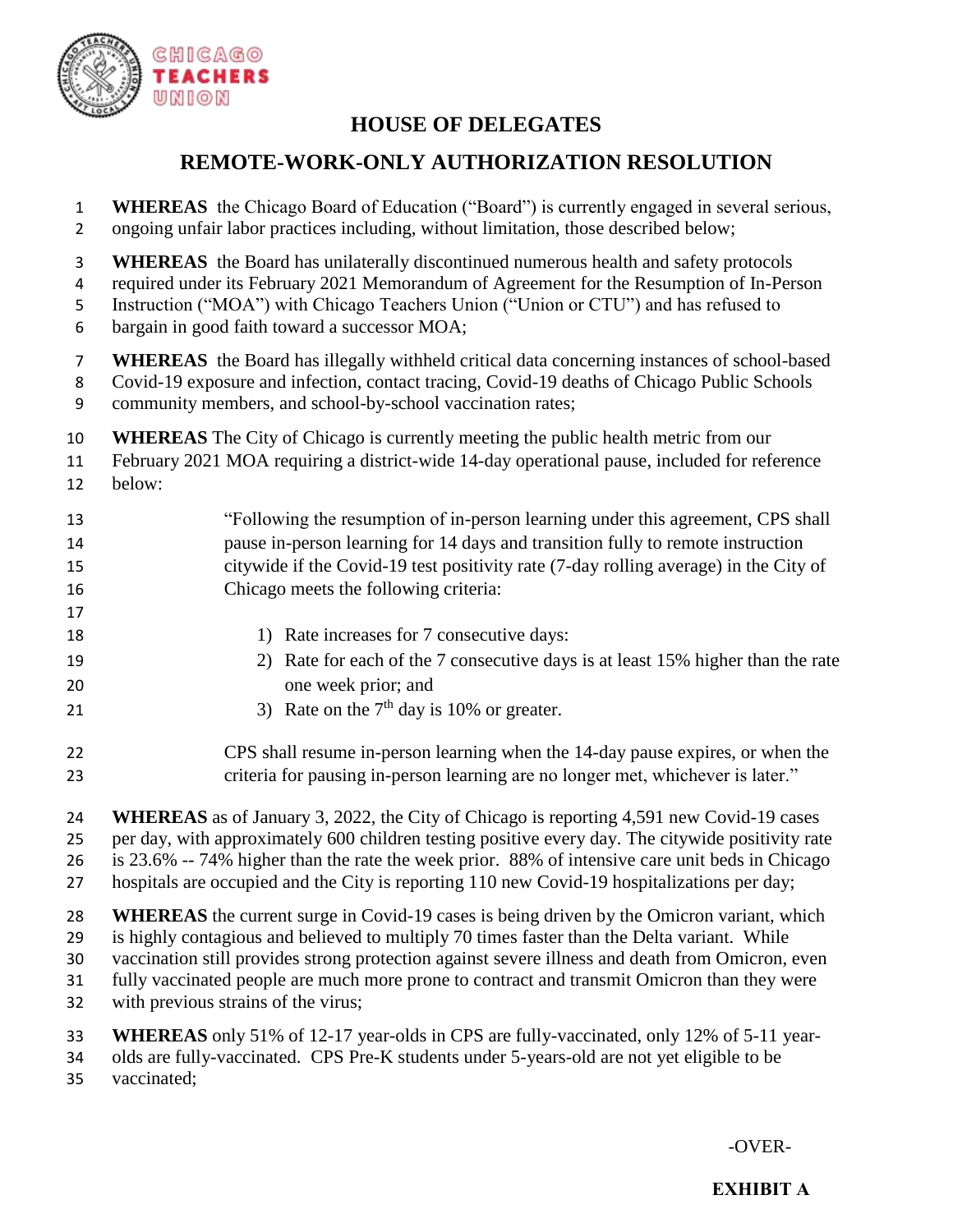- **WHEREAS** the Union has proposed that the Board require all staff, students, vendors, and
- volunteers provide a negative result from a PCR Covid-19 test taken within 48 hours before
- returning to in-person learning, or otherwise abide by the public health metric above from the
- February 2021 MOA. The Board has rejected this proposal and has refused to take either
- measure;
- **WHEREAS** the Board itself is reporting that out of the 150,000 Covid-19 take home test kits it provided to CPS families at the end of December, only 35,223 (less than 25 percent) had been
- completed by January 2, 2022, with 24,836 found to be invalid, and 18% testing positive for
- Covid-19;
- **WHEREAS** in a survey of CTU members with 1,000 respondents during the week of December 27, 2021, nearly 28% indicated they had tested positive for Covid-19 within the past week;
- **WHEREAS** the House of Delegates recognizes and endorses the sentiment of the CTU
- membership that a job action over the Board's illegal refusal to bargain over the decision when
- and how to safely resume in-person learning and to protect the health and safety of our
- membership, be called;
- **WHEREAS** the Union is committed to democracy, and views the current situation as one that impacts all members; therefore, be it
- **RESOLVED** that the CTU shall conduct a Remote Work Action Authorization Vote remotely on Tuesday, January 4, 2022; and be it finally
- **RESOLVED** that the HOD endorse and ask the CPS, non-retiree membership to vote the following:
- In response to serious unfair labor practices and the Board's refusal implement adequate Covid-19 health and safety protocols,
- 59 Do you authorize the CTU members at CPS district schools to conduct remote work only, starting on January 5, 2022?
- 61 This remote work action will last until the sooner of January 18, 2022, or when the City of Chicago is no longer meeting the public health metrics from the February 2021 MOA that require a district-wide pause of in-person learning.
- The House of Delegates may convene to vote to suspend the remote work action prior to January 18 in the event that CPS makes an acceptable proposal on a safety agreement.

| $\Box$ Adopted | $\Box$ Adopted as Amended | Deteated | T11<br>abled | <b>Ither</b> |
|----------------|---------------------------|----------|--------------|--------------|
|                |                           |          |              |              |

THG:oteg/743/gpc